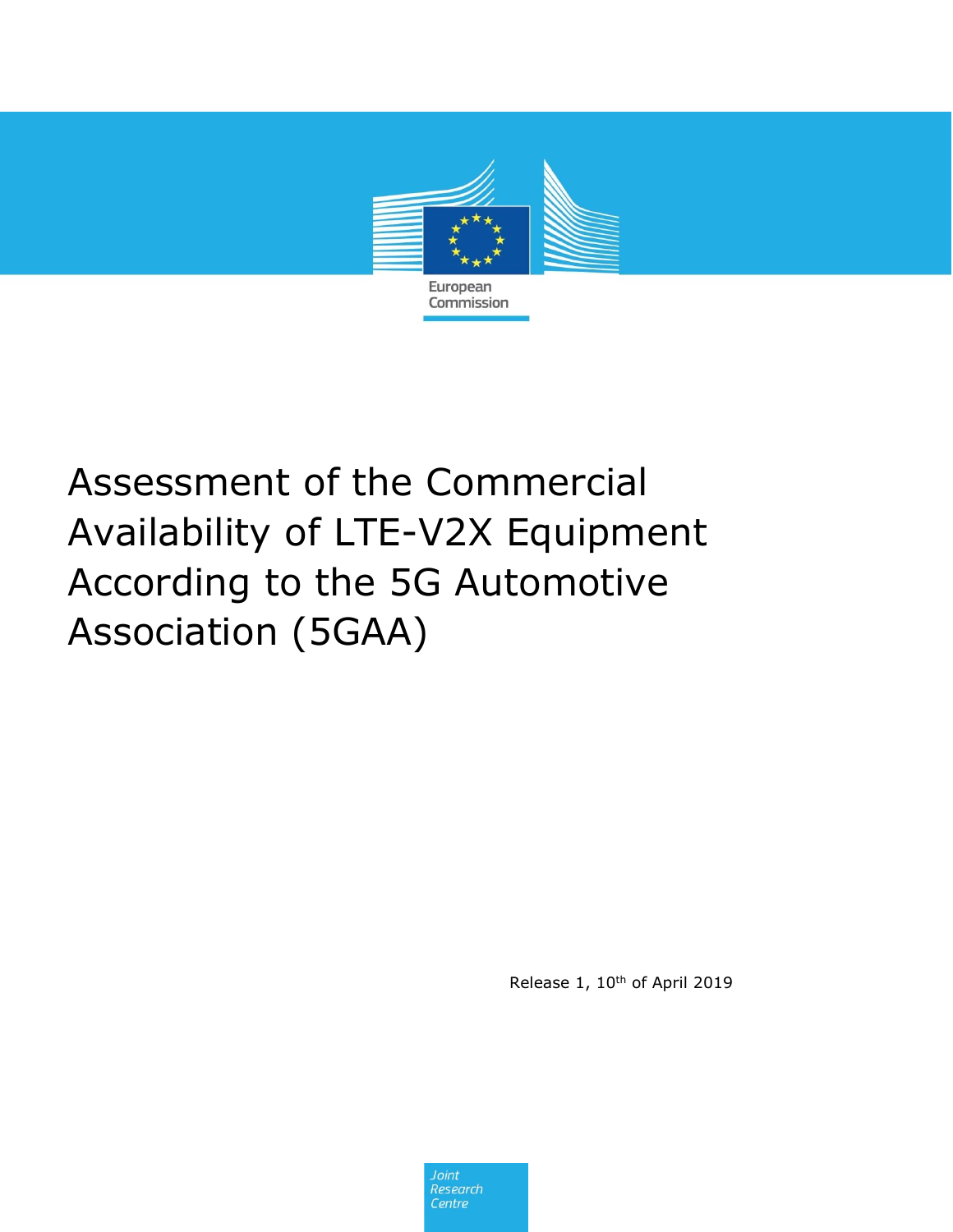**Executive Summary:** results of the JRC assessment of commercial availability of LTE-V2X equipment according to the 5G Automotive Association (5GAA)

This document presents current results of a JRC assessment of commercial availability of LTE-V2X equipment according to the 5G Automotive Association (5GAA). In particular, JRC assessed the commercial availability of LTE-V2X equipment based on desk research on the list of commercial LTE-V2X equipment proposed by the **[5GAA](http://5gaa.org/)**1 in their [feedback](https://ec.europa.eu/info/law/better-regulation/feedback/25936/attachment/090166e5c16411a0_en)<sup>2</sup> to the EC Delegated Regulation on the Deployment and Operational Use of C-ITS.

The present market analysis is a work in progress. **The JRC will be willing to update this analysis in the future as and when manufacturers are able to make available to the JRC such physical existing equipment as evidence to support their claims**.

#### **Main results of the analysis (further details in the assessment below):**

- The 5GAA feedback on page 15 stated "*a non-exhaustive list of currently available LTE-V2X products and their respective commercial providers including links to purchasing platforms*." **The JRC at the time of publishing of this report, could not verify any commercial LTE-V2X equipment able to be purchased for operational use in the EU according to this list**. In particular,
	- o some of the equipment that were listed **as commercially available** are not fully-fledged commercial-off-the-shelf RSUs/OBUs, **but only system components instead**
	- o Equipment suppliers **contradicted themselves in public announcements** on the availability of commercial products, correcting themselves after questioning that their equipment would not be available after all
	- o Several URL **links were either broken / unreachable**, or leading to misleading or incomplete information.
	- $\circ$  Some of the equipment that was listed as commercially available **does not support LTE-V2X at all**
- For several months, the JRC has tried to get access to LTE-V2X equipment for testing and research purposes. Despite widespread claims from some mobile communications stakeholders, the JRC has

 $\overline{a}$ 

<sup>1</sup> <http://5gaa.org/>

<sup>2</sup> [https://ec.europa.eu/info/law/better-](https://ec.europa.eu/info/law/better-regulation/feedback/25936/attachment/090166e5c16411a0_en)

[regulation/feedback/25936/attachment/090166e5c16411a0\\_en](https://ec.europa.eu/info/law/better-regulation/feedback/25936/attachment/090166e5c16411a0_en)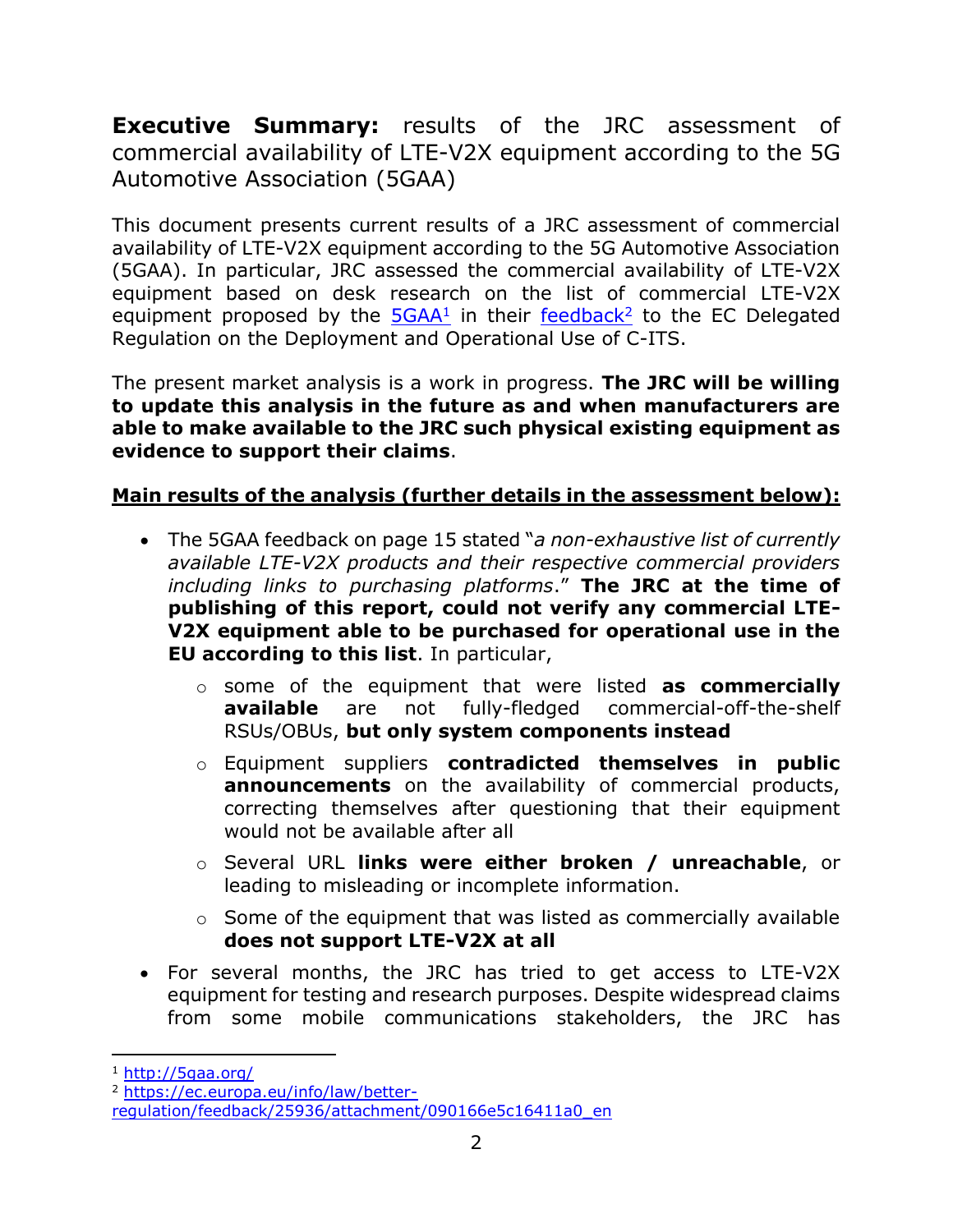encountered multiple obstacles in obtaining such equipment from market players. **The JRC at the time of publishing of this report, could not obtain any LTE-V2X equipment for testing and research purposes in the EU**.

 The JRC has not conducted any research on availability of 5G-V2X equipment, as the availability of LTE-V2X equipment is considered a first step towards 5G networks which are still in the phase of pre-commercial trials. Considering that 5G-V2X standards have not been finished yet according to available presentations by 5GAA, it is hence assumed that no such equipment exists at present. However, 5G is fast-evolving technology and we remain optimistic of being able to acquire such equipment once it becomes available.

This document is based on the best available information and does not assume to have the inside knowledge in the industry and is shared in good faith.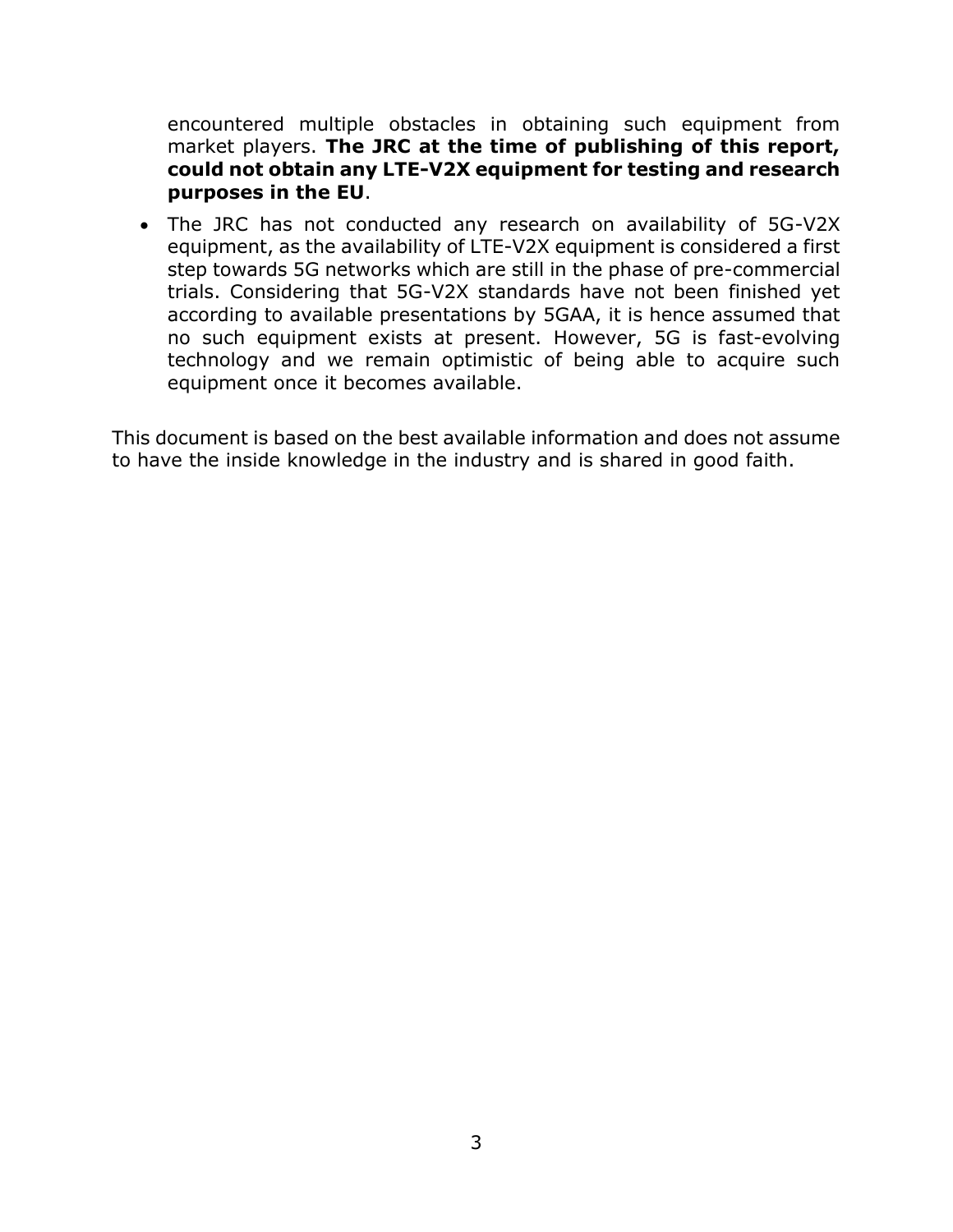# **Background**

 $\overline{a}$ 

On 8 February 2019, the 5GAA board submitted their [feedback](https://ec.europa.eu/info/law/better-regulation/initiatives/ares-2017-2592333/feedback/F25936_en?p_id=351850)<sup>3</sup> on the EU Delegated Regulation on [Specifications for the Provision of Cooperative](https://ec.europa.eu/info/law/better-regulation/initiative/1381/publication/351850/attachment/090166e5c08e86e9_en)  [Intelligent Transport Systems \(C-ITS\)](https://ec.europa.eu/info/law/better-regulation/initiative/1381/publication/351850/attachment/090166e5c08e86e9_en)<sup>4</sup>. An executive summary of the 5GAA feedback can be downloaded [here](https://ec.europa.eu/info/law/better-regulation/feedback/25936/attachment/090166e5c16411a0_en)<sup>5</sup>.

In Table 2 of the aforementioned feedback, the 5GAA provided a sample list of commercially available LTE-V2X products and providers. The following subsections provide some initial observations on each one of these LTE-V2X products.

Further, this document has been updated based on public statements of industry representatives at the  $10<sup>th</sup>$  ETSI ITS Workshop on 5th of March 2019 in Sophia Antipolis following direct questions of the JRC, in the presence of 5GAA representatives. Further product assessments have not been undertaken by JRC yet, as no equipment was able to be obtained. The JRC will be willing to update this analysis in the future as and when manufacturers are able to make available to the JRC such physical existing equipment as evidence to support their claims.

| <b>Ecosystem Partner</b> | <b>Commercially available products</b> |
|--------------------------|----------------------------------------|
| <b>WNC</b>               | CV2X module & mPCIe cardEVK            |
|                          | RR3 C-V2X platform                     |
| Quectel                  | AG15: C-V2X Module                     |
| <b>ZTE</b>               | ZM8350: C-V2X Module                   |
| <b>SIMCOM</b>            | SIM8100: C-V2X Module                  |
| LG Innotek               | LAM-V500: C-V2X Module                 |
| Kapsch                   | RIS 9260: C-V2X Roadside Unit          |

# **List of commercial LTE-V2X equipment shared by the 5GAA:**

<sup>3</sup> [https://ec.europa.eu/info/law/better-regulation/initiatives/ares-2017-2592333/feedback/F25936\\_en?p\\_id=351850](https://ec.europa.eu/info/law/better-regulation/initiatives/ares-2017-2592333/feedback/F25936_en?p_id=351850) <sup>4</sup> [https://ec.europa.eu/info/law/better-](https://ec.europa.eu/info/law/better-regulation/initiative/1381/publication/351850/attachment/090166e5c08e86e9_en)

[regulation/initiative/1381/publication/351850/attachment/090166e5c08e86e9\\_en](https://ec.europa.eu/info/law/better-regulation/initiative/1381/publication/351850/attachment/090166e5c08e86e9_en)

<sup>5</sup> [https://ec.europa.eu/info/law/better-regulation/feedback/25936/attachment/090166e5c16411a0\\_en](https://ec.europa.eu/info/law/better-regulation/feedback/25936/attachment/090166e5c16411a0_en)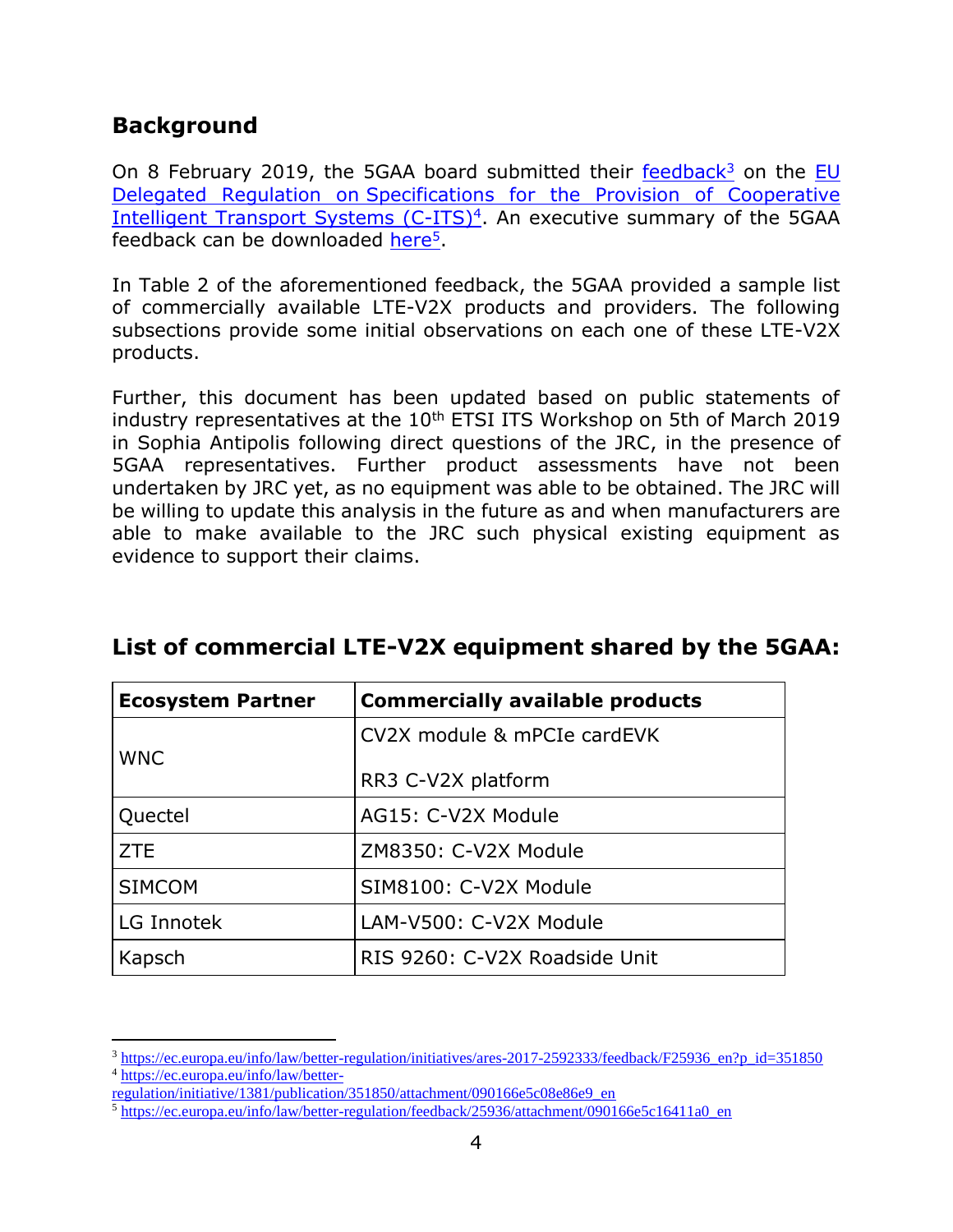| Commsignia        | C-V2X Roadside Unit                |
|-------------------|------------------------------------|
|                   | C-V2X On Board Unit                |
|                   | Software stack                     |
| <b>Nebulalink</b> | V-Box: C-V2X Roadside Unit (C-SAE) |
| Genvict           | LB-RD10: C-V2X Roadside Unit       |
|                   | LB-LD10: C-V2X On Board Unit       |
| Savari            | StreetWAVE 2000 RSU                |
|                   | MobiWAVE C-V2X Software Stack      |
| <b>Neusoft</b>    | V2X Roadside Unit                  |
|                   | V <sub>2</sub> X On Board Unit     |
|                   | Ve Talk C-V2X software stack       |
| Cohda Wireless    | C-V2X Software Development Kit     |
| Danlaw            | C-V2X Aftermarket OBU              |
| Sasken            | C-V2X System Integration           |
| Ficosa            | Carcom - FITAX OBU                 |
| Telit             | VE915C1 C-V2X Module               |

# **Details of the analysis for each listed equipment:**

#### **WNC**

#### **CV2X module & mPCIe card**

The C-V2X module & mPCIe card seem to be essentially the same product with a different form factor (chip vs. mPCIe card). From the product description page, it is unclear if both modules implement the entire C-ITS protocol stack or just the access and PHY layers. In any case, these products are not fully-fledged commercial-off-the-shelf RSUs/OBUs, but system components instead.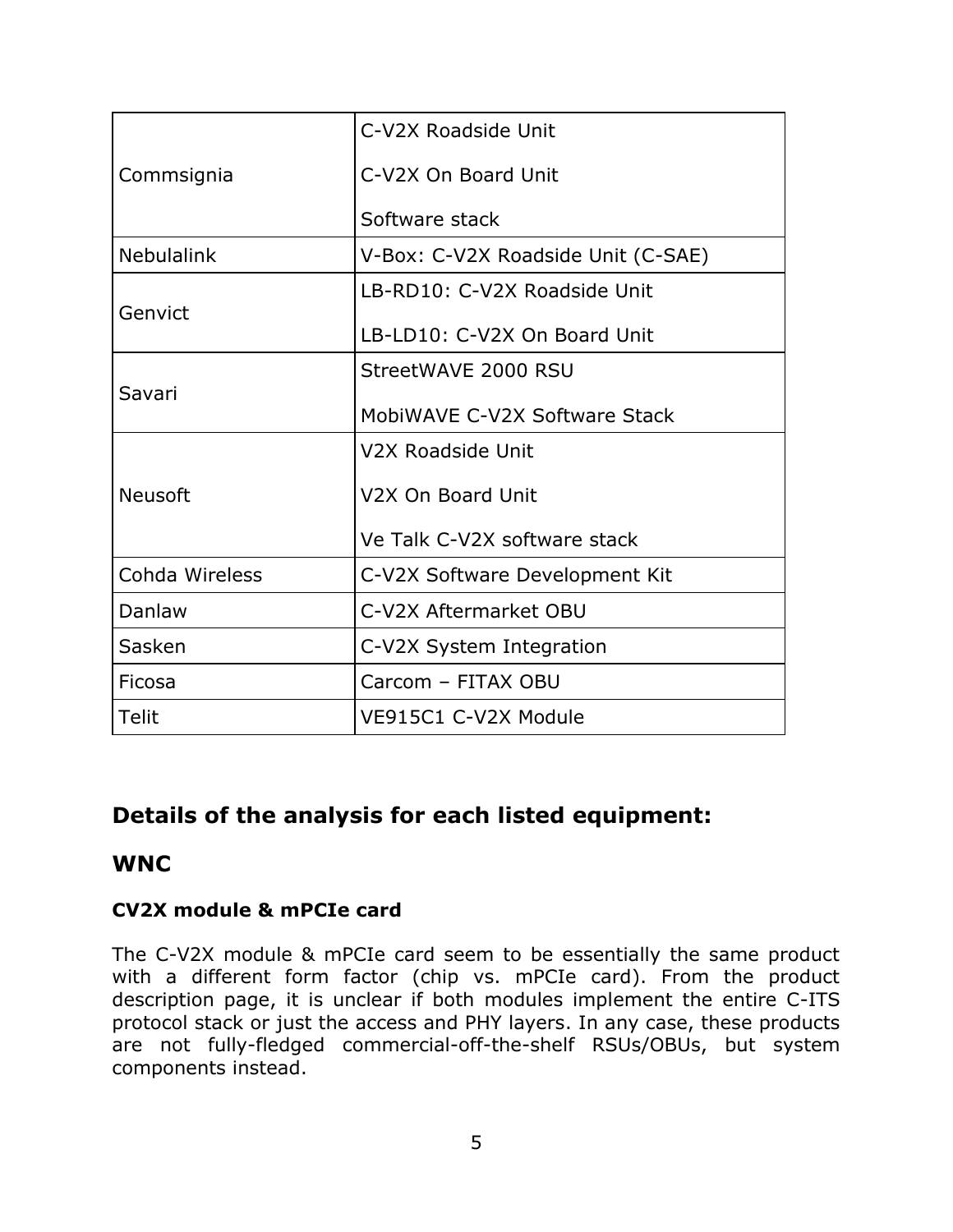#### **EVK – RR3 C-V2X platform**

The hyperlink provided by the 5GAA for the RR3 C-V2X Evaluation Kit (EVK) is the same as the two modules mentioned above. The JRC has tried to find C-V2X evaluation kits from WNC; however the JRC has not been able to find any at this stage.

# **Quectel**

#### **AG15: C-V2X Module**

Quectel's AG15 is a C-V2X system-on-chip (SoC), probably based on Qualcomm's 9150 LTE-V2X chip. This is not a fully-fledged commercial-offthe-shelf OBU/RSU, nor an evaluation kit.

# **ZTE**

#### **ZM8350: C-V2X Module**

ZTE's ZM8350 is an LTE-V2X SoC, hence not a commercial-off-the-shelf (COTS) RSU/OBU nor an evaluation kit.

# **SIMCOM**

#### **SIM8100: C-V2X Module**

The link provided by the 5GAA points to the SIM7800E SoC. This is not a C-V2X SoC, as (according to its datasheet) it does not support LTE-V2X/PC5 communications.

For the SIM8100 module the JRC has only found a  $link<sup>6</sup>$  to a press release from</u> SIMCOM, but no tangible commercial-off-the-shelf product. As in some of the previous examples, this is an SoC only  $-$  not an end-user product nor an evaluation kit.

# **LG Innotek**

 $\overline{a}$ 

#### **LAM-V500: C-V2X Module**

The link provided by the 5GAA points to an ITS-G5 communications module (a typo, perhaps?). The only online reference to the LAM-V500 that JRC has

<sup>6</sup> <http://www.simcom.com/mediao/shownews.php?id=1029&lang=en>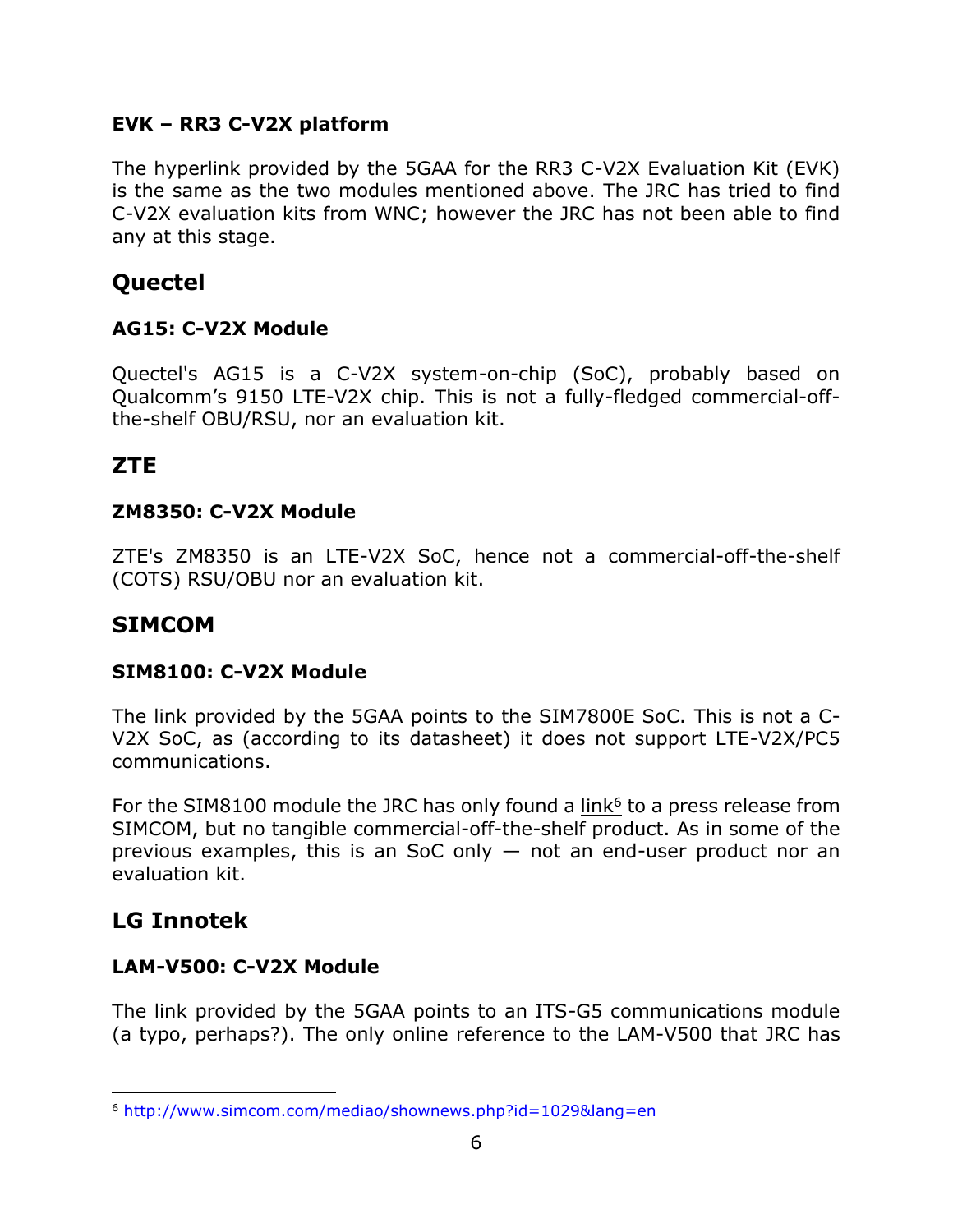been able to find is a [press release](http://www.lgcorp.com/news/prView.dev?news_id=10088&com_code=26)<sup>7</sup> about an LTE-V2X SoC (not a fully-fledged commercial-off-the-shelf LTE-V2X RSU/OBU).

# **Kapsch**

# **RIS 9260: C-V2X Roadside Unit**

The link provided by the 5GAA points to the Kapsch public website and not to the actual RIS 9260 C-V2X RSU (a typo, perhaps?). After conducting some desk research, JRC has found the RIS 9260 C-V2X RSU [datasheet](https://connectedvehicles.kapsch.net/download/KapschRIS-9260datasheet.pdf)<sup>8</sup> and it could seem that this is indeed a ready-to-use, 3GPP Rel.14-compliant C-V2X RSU commercial product. However, the datasheet includes the red term "preliminary" at the bottom in red colour, as well as the statement: "Experimental license needed for C-V2X". Furthermore, this product is only available for the US market.

The RIS 9260 is the only 3GPP Rel.14-compliant product from Kapsch (no C-V2X OBUs, no C-V2X EVKs).

# **Commsignia**

#### **C-V2X Roadside Unit**

# **C-V2X On Board Unit**

# **Software Stack**

 $\overline{a}$ 

Neither of the links provided by the 5GAA point to 3GPP-Rel.14 compliant products, just ITS-G5.

The JRC has found a *press release*<sup>9</sup> from Commsignia which describes a 3GPP Rel.14-compliant OBU. Unfortunately, there's no mention of this product on Commisignia's public website.

During the 10<sup>th</sup> ETSI ITS Workshop in Sophia Antipolis (4-6 March), a question was posed by the JRC to Qualcomm regarding the availability of LTE-V2X devices in the EU. In particular, the question focused on naming a specific brand/model of LTE-V2X device that would be currently available on the market in the EU for experimental testing. Qualcomm replied that Commsignia

<sup>&</sup>lt;sup>7</sup> [http://www.lgcorp.com/news/prView.dev?news\\_id=10088&com\\_code=26](http://www.lgcorp.com/news/prView.dev?news_id=10088&com_code=26)

<sup>8</sup> <https://connectedvehicles.kapsch.net/download/KapschRIS-9260datasheet.pdf> 9

[https://www.prweb.com/releases/commsignia\\_launches\\_c\\_v2x\\_on\\_board\\_units\\_for\\_the\\_us](https://www.prweb.com/releases/commsignia_launches_c_v2x_on_board_units_for_the_us_transportation_and_automotive_industry/prweb16015383.htm) [\\_transportation\\_and\\_automotive\\_industry/prweb16015383.htm](https://www.prweb.com/releases/commsignia_launches_c_v2x_on_board_units_for_the_us_transportation_and_automotive_industry/prweb16015383.htm)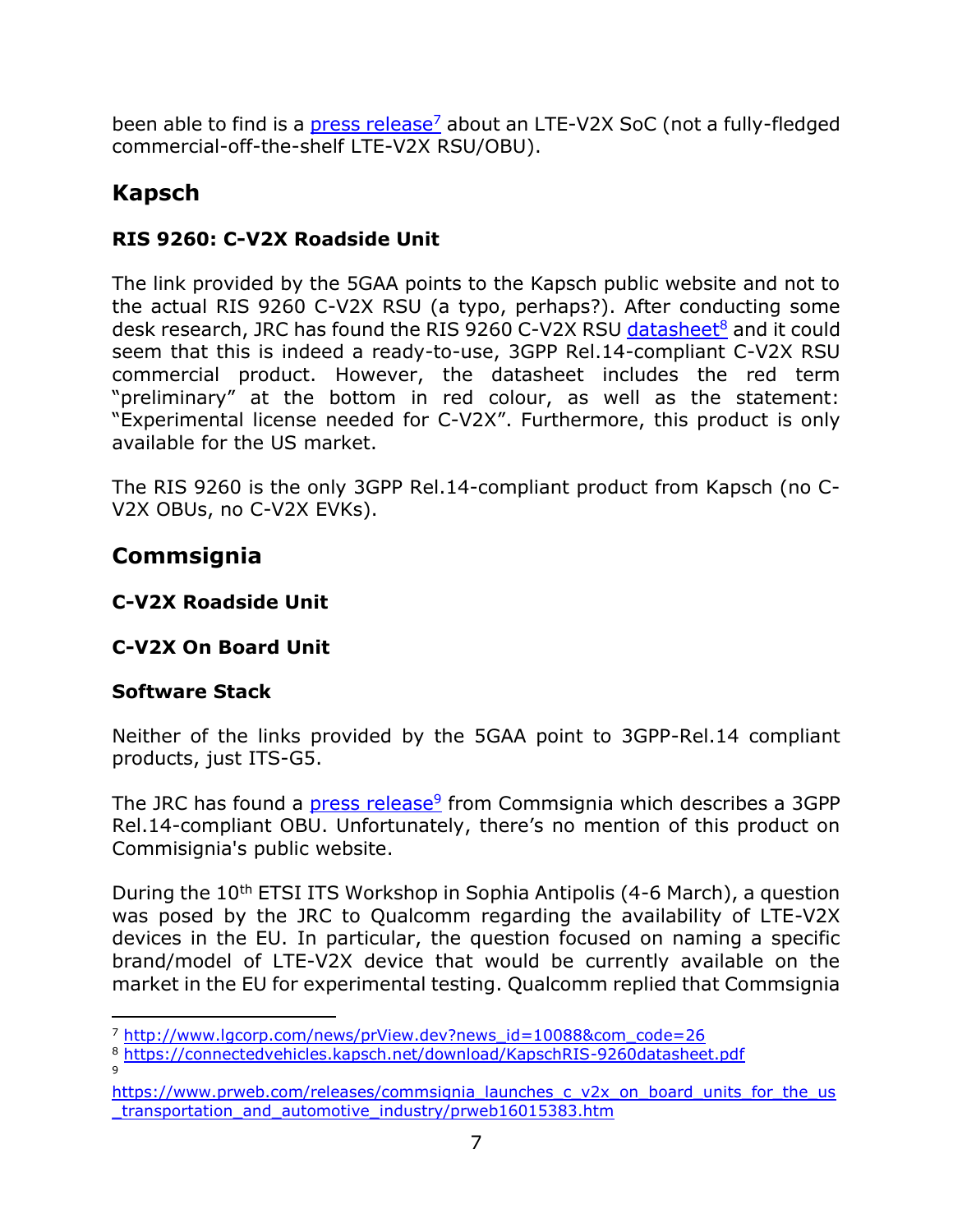had released an LTE-V2X OBU for the EU market which was already commercially available. However, further JRC discussions with Commsignia shed some light on this matter:

- Commsignia had announced their C-V2X enabled units at CES 2019 and are working to deliver the first units to US customers whom are possessing special (temporary) waiver from FCC (experimental license) which enables them to use the units for pilots and trials only in the US.
- Technically, the products will be available in near future (March-April) timeframe in the US market.
- Commsignia have not delivered any C-V2X units in Europe up till present day.

Hence, the statement from Qualcomm on commercial availability of LTE-V2X equipment in the EU, and in particular the statement towards the JRC that Commsignia had already released an LTE-V2X product for the EU market, turned out to be inaccurate.

# **Nebulalink**

#### **V-Box: C-V2X Roadside Unit (C-SAE)**

Although most of the information is in Chinese, this link seems to describe an LTE-V2X device for the Chinese market (the form factor seems to suggest an OBU rather than a RSU). Also, since this product is addressed to the Chinese market, chances are that it does not support the message set used in the EU.

# **Genvict**

#### **LB-RD10: C-V2X Roadside Unit**

#### **LB-LD10: C-V2X On Board Unit**

These two devices are 3GPP Rel.14-compliant RSUs and OBUs (respectively) for the Chinese market. It is unclear if they support the message set used in the EU.

# **Savari**

#### **StreetWAVE 2000 RSU**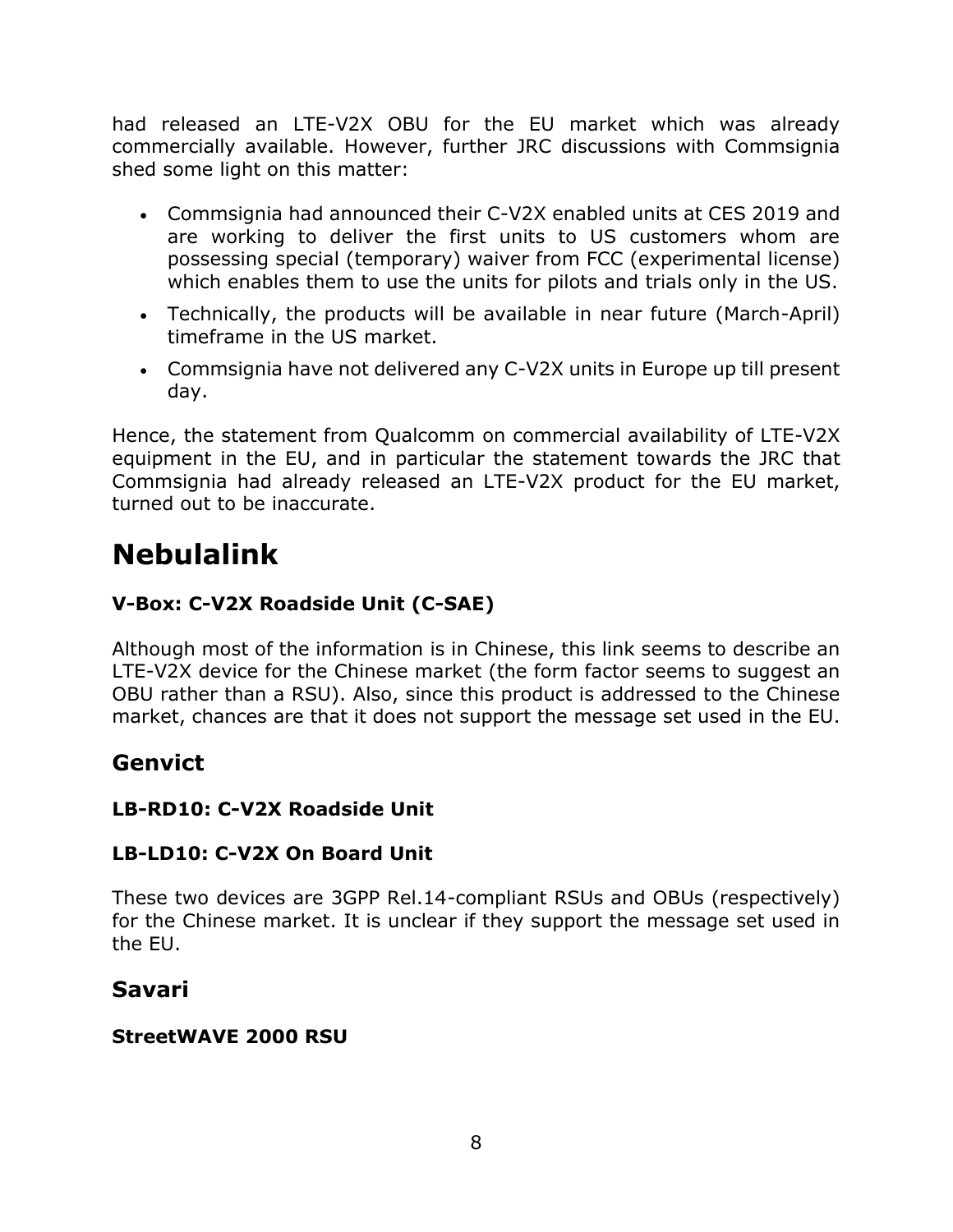This is a 3GPP-Rel.14 compliant RSU – one of the very few commercial-ready LTE-V2X devices from the 5GAA list. It is worth noticing that there is only a 3GPP Rel.14-compliant RSU available, and not an OBU.

Following up from a question posed by the JRC during the  $10<sup>th</sup>$  ETSI ITS Workshop, Savari could until today not supply a unit to the JRC in the EU.

#### **MobiWAVE C-V2X Software Stack**

This is a 3GPP-Rel.14 compliant software protocol stack – not a COTS (Commercial Off-the-Shelf) RSU/OBU.

# **Neusoft**

**V2X Roadside Unit**

#### **V2X On Board Unit**

#### **Ve Talk C-V2X Software Stack**

Unfortunately, all three links provided by the 5GAA are broken. Some desk research seems to suggest that Neusoft does provide 3GPP Rel.14-compliant RSUs and OBUs for the Chinese market (unclear if they support the message set used in the EU).

# **Cohda Wireless**

#### **C-V2X Software Development Kit**

This SDK from Cohda allows developers to compile and run applications on the so-called "9150 development board" (it is unclear whether this board is actually a Cohda Wireless product or, instead, a development board by Qualcomm). In any case, this is not a hardware product.

# **Danlaw**

 $\overline{a}$ 

#### **C-V2X Aftermarket OBU**

This OBU seems to support 3GPP Rel.14 LTE-V2X. Although the 5GAA document does not mention any LTE-V2X RSU, it seems that Danlaw also provides [LTE-V2X compliant RSUs](https://www.danlawinc.com/wp-content/uploads/DS_RSU_Datasheet_V9.pdf)<sup>10</sup>.

<sup>10</sup> [https://www.danlawinc.com/wp-content/uploads/DS\\_RSU\\_Datasheet\\_V9.pdf](https://www.danlawinc.com/wp-content/uploads/DS_RSU_Datasheet_V9.pdf)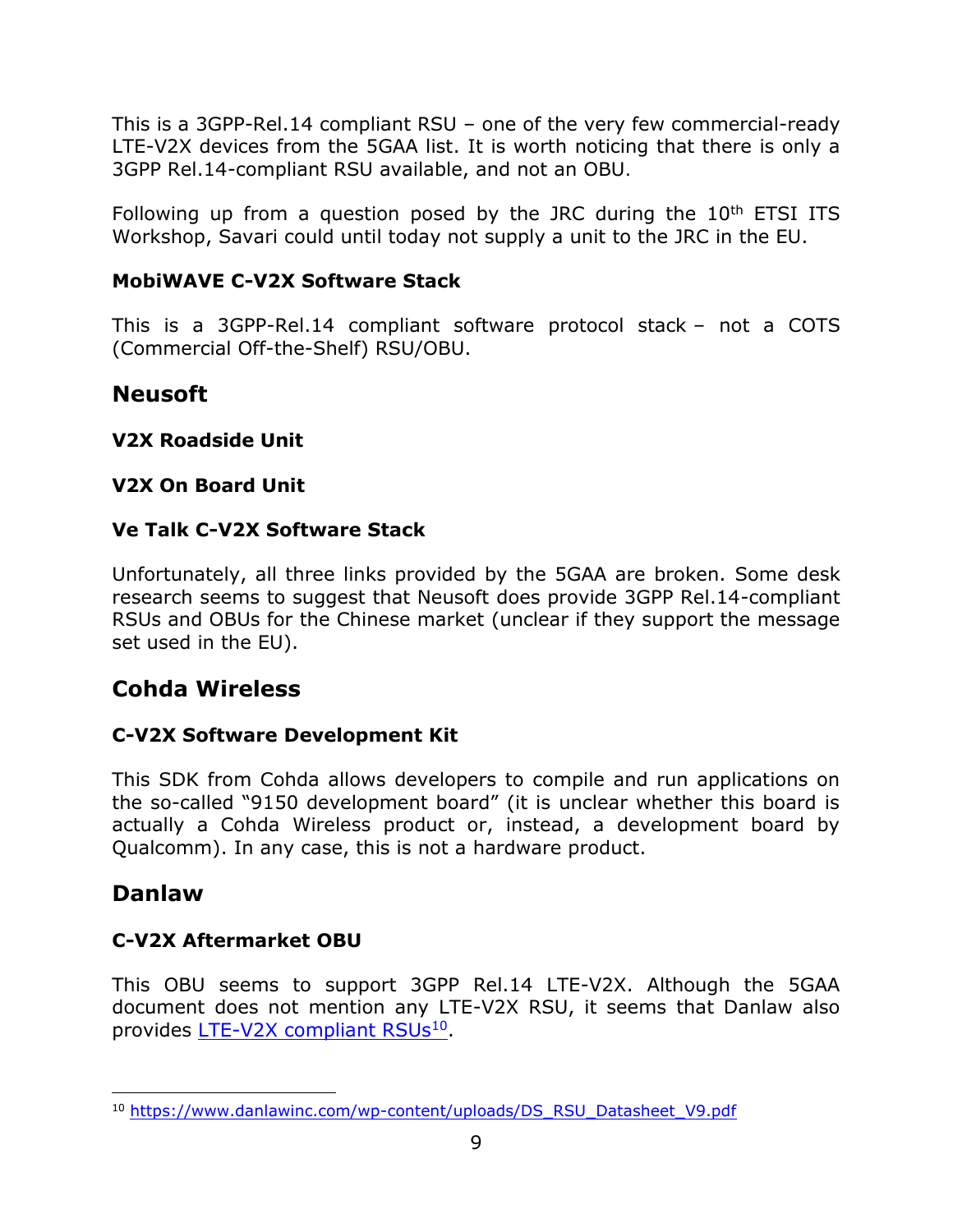# **Sasken**

#### **C-V2X System Integration**

After reading Sasken's product portfolio in detail, JRC is unsure about what their C-V2X offer entails in practical terms. However, at this point it seems fairly clear that Sasken does not provide commercial-off-the-shelf C-V2X RSUs/OBUs.

#### **Ficosa**

#### **Carcom – FITAX OBU**

The link provided by the 5GAA points at what it seems to be a 3GPP Rel.14 compliant OBU evaluation platform, however no commercial-off-the-shelf product.

#### **Telit**

#### **VE915C1 C-V2X Module**

None of the products listed on the link provided by the 5GAA are 3GPP Rel.14 compliant.

# **Other Platforms beyond the 5GAA list**

#### **Qualcomm's Roadrunner LTE-V2X Development Platform**

Following up from discussions at the 10<sup>th</sup> ETSI ITS Workshop, Qualcomm has initiated conversations with the JRC aimed at shipping a limited number of LTE-V2X development platform units to support our experimental activities in the context of the JRC institutional work programme. Notwithstanding their use in experimental research activities, these units are development platforms and not commercial-ready end-user products.